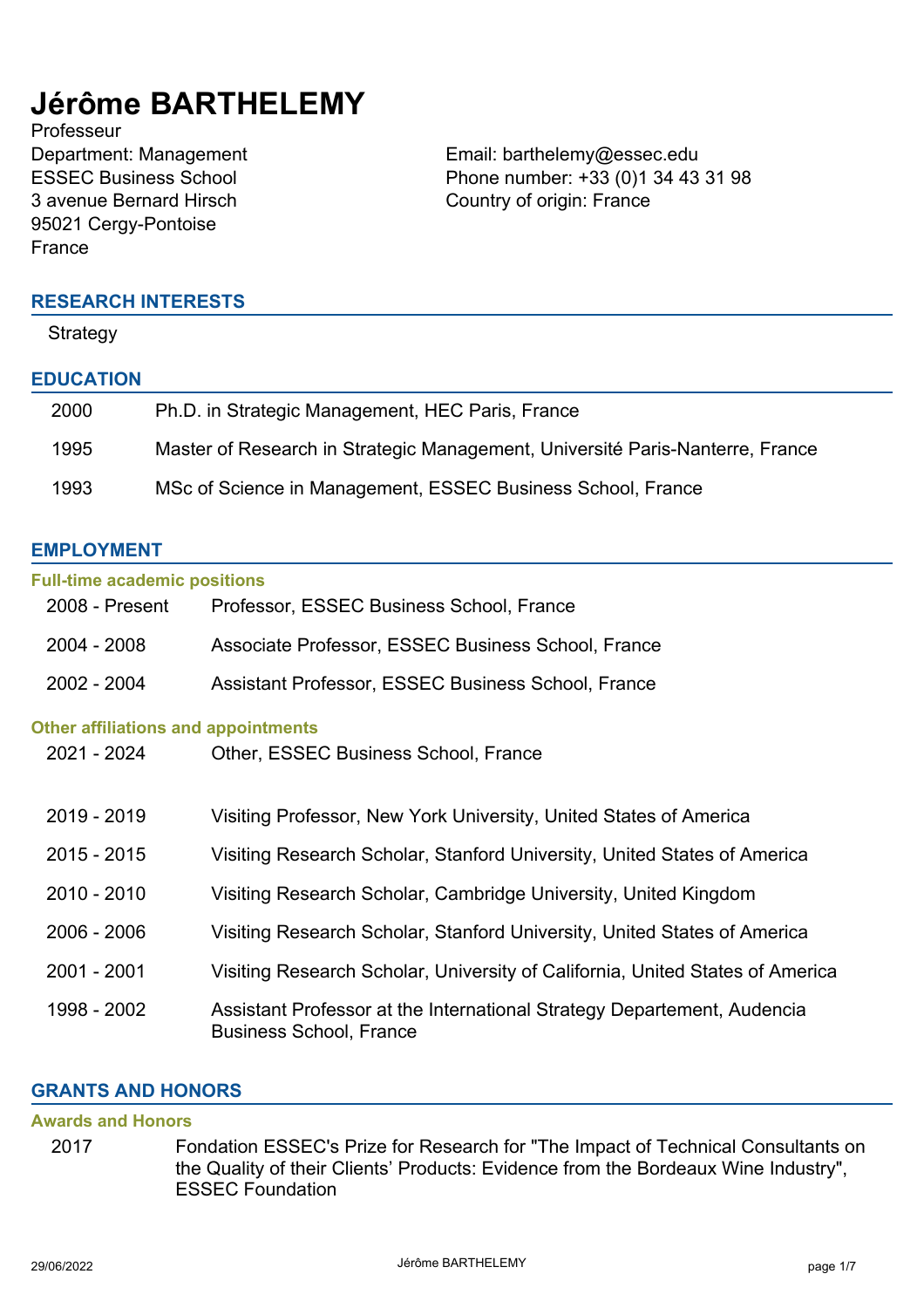| 2017 | FNEGE / EFMD Prize for the best management book for "Libérer la compétitivité"<br>(Pearson, 2016)                                                                                                                          |
|------|----------------------------------------------------------------------------------------------------------------------------------------------------------------------------------------------------------------------------|
| 2016 | 8th in "LinkedIn Top Voices" for France, the ranking of the most influent francophone<br>contributors on LinkedIn in 2016                                                                                                  |
| 2012 | Finalist Paper for the Best Paper Prize at Strategic Management Society Best<br>Conference Paper Prize for the paper, "The Influence of Consultants on<br>Performance: Evidence from the Bordeaux Wine Industry" in Prague |
| 2002 | FNAC-Andersen Prize of the Company Book for "Stratégie d'externalisation"<br>(Dunod, 2001)                                                                                                                                 |

# **PUBLICATIONS**

#### **Journal Articles**

BARTHELEMY, J. (2022). Identité organisationnelle et décisions de 'faire ou faire faire' : une étude sur la parfumerie de luxe française. *Revue Française de Gestion*, 48(302), pp. 87-101.

BARTHELEMY, J., GRAF, N. and KARABURUN, R. (2021). Good but not so great: The impact of chain affiliation on guest satisfaction and guest satisfaction extremeness. *International Journal of Hospitality Management*, 94.

BARTHELEMY, J. (2021). The Best Broths are Cooked in the Oldest Pans: An Empirical Test of the Practice-based View in the Wine Industry. *Strategic Organization*, In press.

BARTHELEMY, J. (2020). The Impact of Economic Development and National Culture on Management Consulting Expenditures: Evidence from Europe and North America. *European Management Review*, 17(1), pp. 185-196.

BARTHELEMY, J. (2018). Why Best Practices Often Fall Short. *MIT Sloan Management Review*, 59(3), pp. 85-87.

BARTHELEMY, J. (2017). The Impact of Technical Consultants on the Quality of their Clients' Products: Evidence from the Bordeaux Wine Industry. *Strategic Management Journal*, 38(5), pp. 1174-1190.

BARTHELEMY, J. (2016). Pourquoi la plupart des entreprises n'ont pas de stratégie. *Harvard Business Review (France)*, pp. 16.

DENIS, J.P. and BARTHELEMY, J. (2015). Les articles les plus influents de la Revue Française de Gestion. *Revue Française de Gestion*, (253), pp. 7-20.

BARTHELEMY, J. (2014). L'influence du statut social et de la réputation à l'international sur la capacité à exporter : le cas des propriétés viticoles bordelaises. *Management International*, 18(4), pp. 45-54.

VRANCEANU, R. and BARTHELEMY, J. (2012). Knowledge in Economics and Economic Reform: An Analysis of Survey Data from a French Business School. *Revue Economique*, 63(6), pp. 1193- 1208.

BARTHELEMY, J. (2012). Pour une recherche en gestion conciliant rigueur et pertinence. *Revue Française de Gestion*, (228), pp. 269-283.

BARTHELEMY, J. (2012). Stratégie : croyances et pièges de l'imitation. *Expansion Management Review*, (144), pp. 107-114.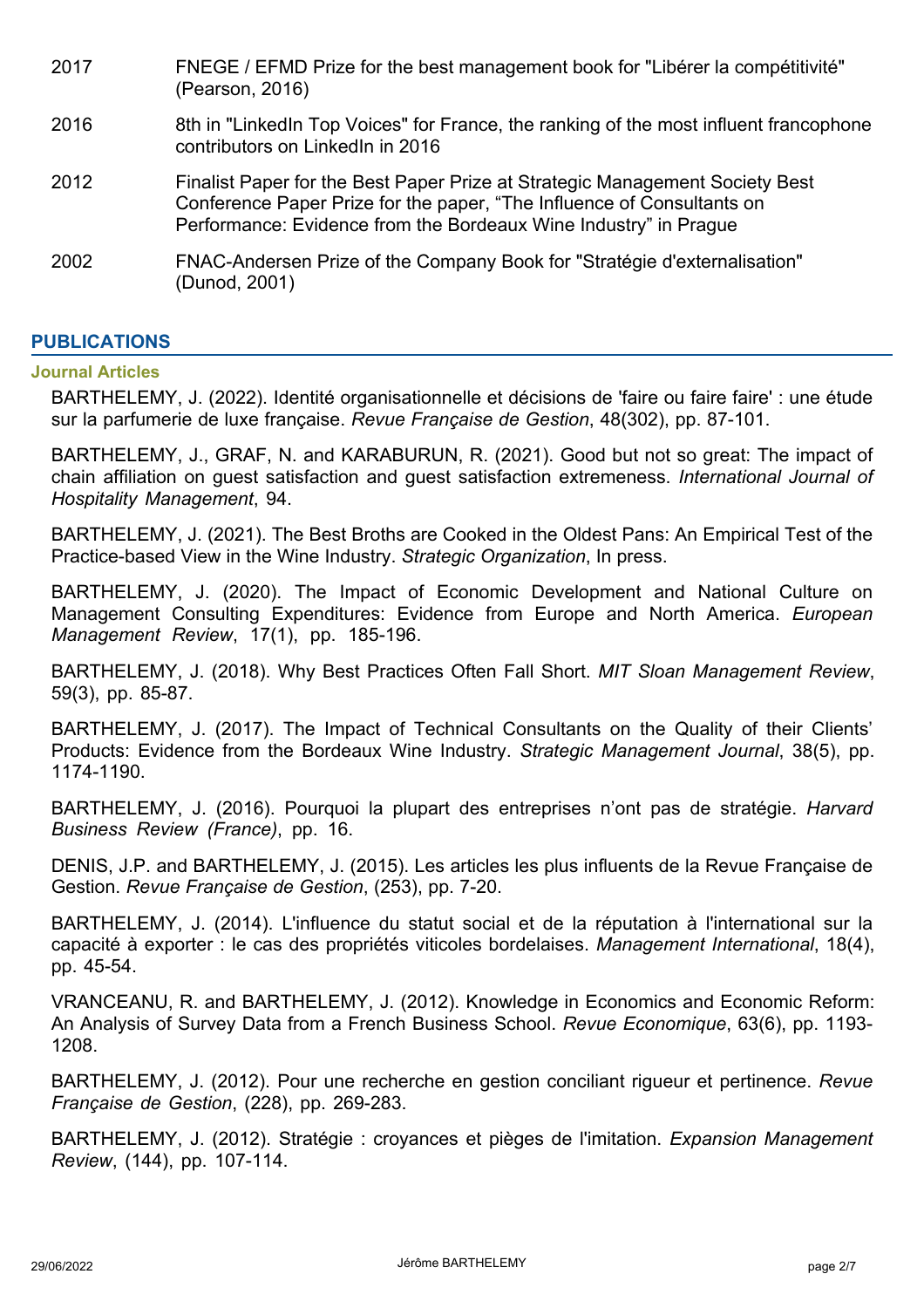BARTHELEMY, J. (2011). Agency and Institutional Influences on Franchising. *Journal of Business Venturing*, 26(1), pp. 93-103.

BARTHELEMY, J. (2011). The Disney-Pixar Relationship Dynamics: Lessons for Outsourcing vs. Vertical Integration. *Organizational Dynamics*, 40(1), pp. 43-48.

BARTHELEMY, J. (2010). Gérer et Comprendre : L'influence du critique américain Robert Parker dans l'univers du vignoble bordelais. *Gérer et Comprendre*, (101), pp. 60-71.

BARTHELEMY, J. (2009). Externalisation : le manque de contrat tue, l'excès aussi. *L'Expansion Management Review*, (135), pp. 122-127.

BARTHELEMY, J. (2009). Le choix de la franchise ou de l'intégration verticale : une étude empirique. *Management International*, 13(4), pp. 65-72.

BARTHELEMY, J. (2008). Opportunism, Knowledge and the Performance of Franchise Chains. *Strategic Management Journal*, 29(13), pp. 1451-1463.

BARTHELEMY, J. and DONADA, C. (2007). L'externalisation : un choix stratégique. *Revue Française de Gestion*, 33(177), pp. 97-99.

BARTHELEMY, J. and DONADA, C. (2007). Une approche intégrée. *Revue Française de Gestion*, pp. 101-111.

BARTHELEMY, J. and QUELIN, B.V. (2006). Complexity of Outsourcing Contracts and Ex Post Transaction Costs: An Empirical Investigation. *Journal of Management Studies*, pp. 1776-1797.

BARTHELEMY, J. (2006). Création et appropriation de la valeur dans un partenariat : le cas Disney-Pixar. *Revue Française de Gestion*, pp. 141-155.

BARTHELEMY, J. (2006). La renégociation des contrats d'externalisation : une analyse empirique. *Finance Contrôle Stratégie*, pp. 5-29.

BARTHELEMY, J. (2006). The Experimental Roots of Revolutionary Vision. *Sloan Management Review*, pp. 81-84.

BARTHELEMY, J. and GEYER, D. (2005). An Empirical Investigation of IT Outsourcing Versus Quasi-outsourcing in France and Germany. *Information and Management*, pp. 532-542.

BARTHELEMY, J. (2004). Comment réussir une opération d'externalisation : une approche par les coûts de transaction et les ressources. *Revue Française de Gestion*, pp. 9-30.

BARTHELEMY, J. (2004). La performance des opérations d'externalisation : une analyse empirique des déterminants. *Economies et Sociétés*, pp. 1737-1757.

BARTHELEMY, J. and CHALAYE, S. (2004). L'externalisation d'activités de service : une analyse en termes de bénéfices et de risques. *Gestion 2000*, pp. 89-103.

BARTHELEMY, J. (2004). The Administrative Productivity of US Franchisors: An Empirical Investigation. *Economics Letters*, pp. 115-121.

BARTHELEMY, J. and GEYER, D. (2004). The Determinants of Total IT Outsourcing: An Empirical Investigation of French and German Firms. *Journal of Computer Information Systems*, pp. 91-97.

BARTHELEMY, J. (2003). Quelques enseignements d'une opération d'externalisation ratée. *Revue Française de Gestion Industrielle*, pp. 47-54.

BARTHELEMY, J. and GONARD, T. (2003). Quels déterminants pour les frontières de la firme ? *Revue Française de Gestion*, pp. 67-80.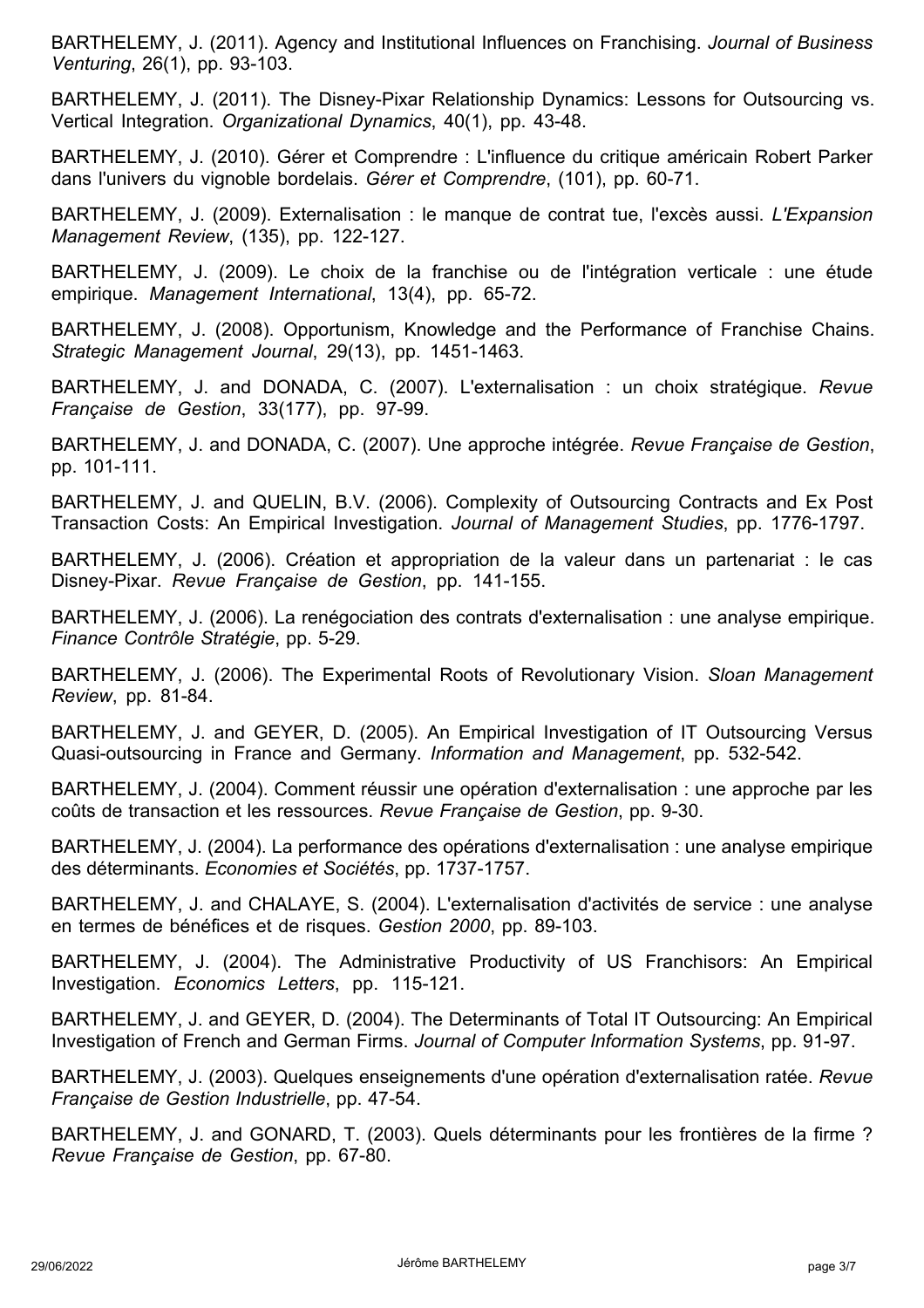BARTHELEMY, J. (2003). The Hard and Soft Sides of IT Outsourcing Management. *European Management Journal*, pp. 539-548.

BARTHELEMY, J. (2003). The Seven Deadly Sins of Outsourcing. *Academy of Management Executive*, pp. 87-100.

BARTHÉLEMY, J. (2002). Comment l'externalisation vient aux entreprises. *Expansion Management Review*, pp. 44-53.

BARTHÉLEMY, J. and GEYER, D. (2001). IT Outsourcing: Findings from an Empirical Survey in France and Germany. *European Management Journal*, pp. 195-202.

BARTHÉLEMY, J. (2001). Outsourcing et création de valeur. *Analyse Financière*, pp. 33-38.

BARTHÉLEMY, J. (2001). The Hidden Costs of IT Outsourcing. *MIT Sloan Management Review*, pp. 60-69.

BARTHÉLEMY, J. (2000). L'externalisation au coeur du métier. *Expansion Management Review*, pp. 91-98.

BARTHÉLEMY, J. (2000). L'outsourcing : une approche en termes de coûts de transaction et de ressources. *Gestion 2000*, pp. 91-109.

#### **Books and book editor**

BARTHELEMY, J. (2019). *Tout ce que vous savez sur le management ... est faux*. Dunod, 160 pages.

BARTHELEMY, J. (2016). *Libérer la compétitivité*. Pearson, 208 pages.

BARTHELEMY, J. (2007). *Stratégie d'externalisation*. Dunod, 204 pages.

BARTHELEMY, J. (2004). *Stratégies d'externalisation*. Dunod, 192 pages.

BARTHELEMY, J. and MOTTIS, N. [Eds] (2016). *À la pointe du management [Label FNEGE 2017]*. Dunod.

#### **Book chapters**

BARTHELEMY, J. (2016). Toute la stratégie d'entreprise - L'intégration verticale et externalisation. In: *STRATEGOR - Toute la stratégie d'entreprise*. 1st ed. Dunod, pp. 183-220.

BARTHELEMY, J. (2013). Logical Incrementalism. In: *Encyclopedia of Management Theory*. 1st ed. SAGE Publications.

BARTHELEMY, J. (2013). Toute la stratégie d'entreprise - L'externalisation stratégique. In: *STRATEGOR - Toute la stratégie d'entreprise*. 1st ed. Dunod, pp. 200-219.

BARTHELEMY, J. and DONADA, C. (2009). Frontières de l'organisation et de l'entreprise. In: *Stratégies - Concepts, méthodes, mise en œuvre*. 2 ed. Dunod, pp. 263-277.

BARTHELEMY, J. (2008). Population-level Learning and the Evolution of IT Outsourcing Decisions. In: *Advances in Management Information Systems - Information Technology Outsourcing*. 1st ed. M.E. Sharpe, pp. 25-35.

BARTHELEMY, J. (2007). Externaliser pour innover: trois approches à connaître. In: *L'art de l'innovation*. 1st ed. L'Harmattan, pp. 51-56.

BARTHÉLEMY, J., FULCONIS, F. and MOTHE, C. (2001). Les coopérations interorganisationnelles : approche théorique et illustrations. In: *Stratégies : Actualité et futurs de la recherche*. 1st ed. Paris: Vuibert, pp. 293-302.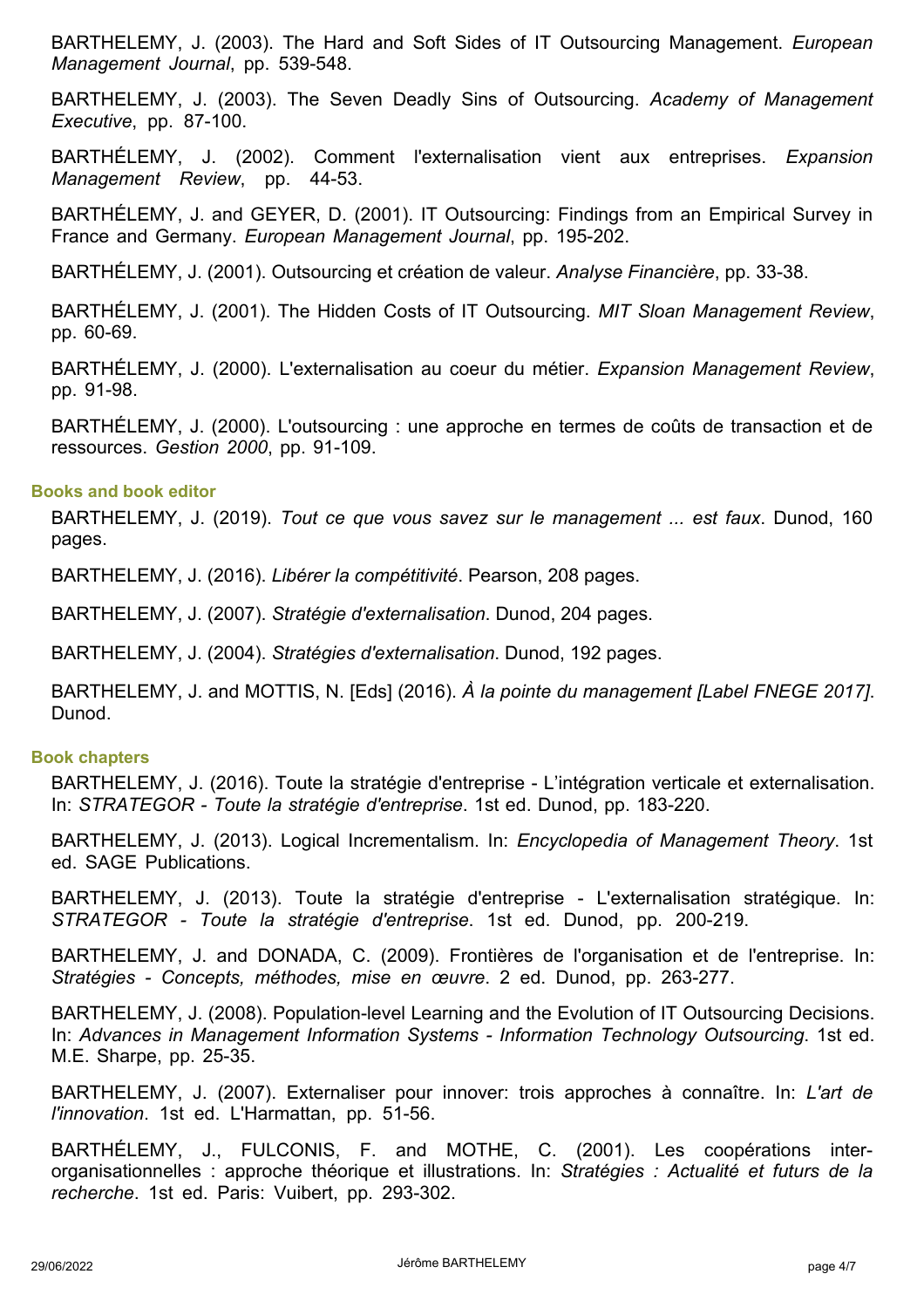BARTHÉLEMY, J. and QUELIN, A. (2001). L'externalisation stratégique. In: *L'Art de la Gestion des Risques*. 1st ed. Paris: Village Mondial, pp. 181-188.

#### **Conference proceedings**

BARTHELEMY, J. (2006). Les mécanismes de création et d'appropriation de la valeur dans une relation interorganisationnelle : une analyse du cas Disney-Pixar. In: *Actes de la 15ème Conférence de l'AIMS (Association Internationale de Management Stratégique)*. Association Internationale de Management Stratégique (AIMS).

BARTHELEMY, J. (2004). La performance des opérations d'externalisation : une analyse empirique des déterminants. In: *Actes de la 13ème Conférence de l'AIMS (Association Internationale de Management Stratégique)*. Association Internationale de Management Stratégique (AIMS).

BARTHELEMY, J. (2004). Les renégociations des contrats d'externalisation : une étude empirique. In: *Actes de la 13ème Conférence de l'AIMS (Association Internationale de Management Stratégique)*. Association Internationale de Management Stratégique (AIMS).

BARTHELEMY, J. (2004). The Determinants of U.S. Franchisors International Involvement. In: *Proceedings of the 24th Annual Conference of the SMS (Strategic Management Society)*. Strategic Management Society (SMS).

BARTHELEMY, J. and GONARD, T. (2003). Quels déterminants pourles frontières de la firme ? Le cas du calcul scientifique. In: *Actes de la 12ème Conférence de l'AIMS (Association Internationale de Mangement Stratégique)*. Association Internationale de Management Stratégique (AIMS).

BARTHELEMY, J. and QUELIN, B.V. (2002). The Impact of the Three Dimensions of Asset Specificity on the Complexity of Outsourcing Contracts: An Empirical Investigation. In: *Proceediings of the SMS 22nd Annual International Conference*. Strategic Management Society (SMS).

#### **Conferences**

OPERTI, E. and BARTHELEMY, J. (2019). The Impact of Role Configurations on Product Visibility and Quality Ratings in the Video Game Industry. In: 2019 Organizing Creativity in the Innovation Journey.

BARTHELEMY, J. and OPERTI, E. (2016). The « Innovate or Die » Myth. In: 36th Strategic Management Society (SMS) Annual International Conference.

OPERTI, E. and BARTHELEMY, J. (2014). Visibility or Quality? The Influence of Vertical Specialization on Product Performance in the Video Game Industry (1980-2011). In: 2014 Academy of Management Annual Meeting.

OPERTI, E. and BARTHELEMY, J. (2014). Visibilty or Quality? The Influence of Vertical Specialization on Product Performance in the Video Game Industry. In: 34th Strategic Management Society (SMS) Annual International Conference.

BARTHELEMY, J. (2012). Does the "Plural Form" Enhance Performance? Evidence from the U.S. Hotel Industry. In: 32nd Strategic Management Society Annual International Conference 2012.

BARTHELEMY, J. (2012). The Influence of Consultants on Performance: Evidence from the Bordeaux Wine Industry. In: 32nd Strategic Management Society Annual International Conference 2012.

BARTHELEMY, J. (2010). Transfer of Tacit Knowledge, Chain Operator Legitimacy and the Price of Franchise. In: 30th SMS Annual International Conference 2010.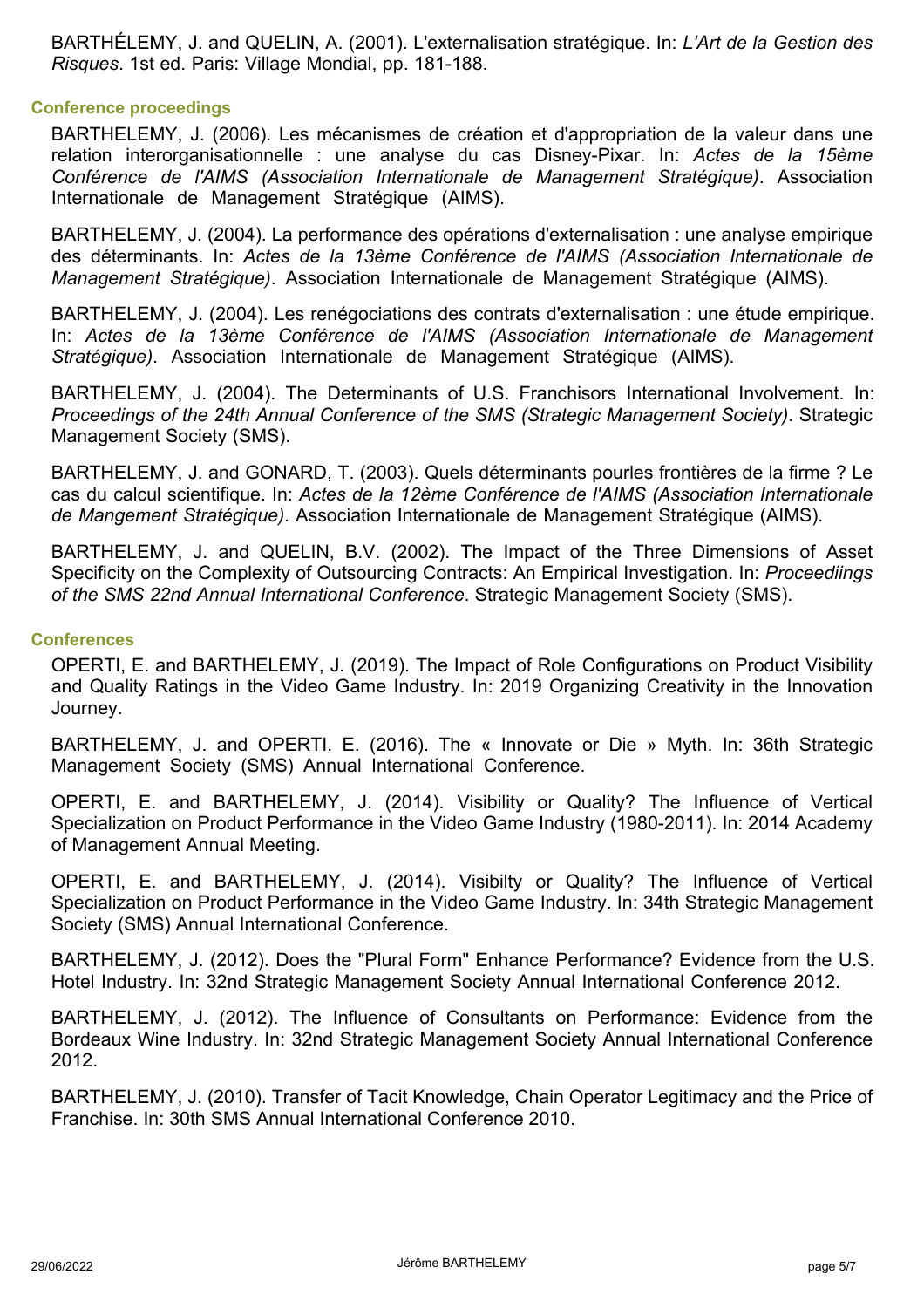#### **Prefaces of a book**

BARTHELEMY, J. and MOTTIS, N. (2016). Introduction général : théories et pratiques en management. In: *À la pointe du management*. 1st ed. Dunod, pp. 1-13.

#### **Working Papers**

VRANCEANU, R. and BARTHELEMY, J. (2011). *Knowledge in Economics and Economic Reform: An Analysis of French Survey Data*. ESSEC Business School.

#### **Published Cases**

BARTHELEMY, J. (2010). Disney-Pixar. ESSEC Business School.

BARTHELEMY, J. (2009). Ikea: les fondements d'une stratégie révolutionnaire. ESSEC Business School.

#### **Press**

BARTHELEMY, J. (2017). Pourquoi David l'emporte-t-il (presque) toujours sur Goliath? *Reflets*, pp. 60-61.

BARTHELEMY, J. (2016). En matière d'innovation, ne croyez pas aux héros ! *Harvard Business Review (France) : Chroniques d'experts*, pp. 59.

BARTHELEMY, J. (2016). Et s'il valait mieux imiter ses concurrents ? *Harvard Business Review (France) : Chroniques d'experts*, pp. 65.

BARTHELEMY, J. (2016). Pourquoi la plupart des entreprises n'ont pas de stratégie. *Harvard Business Review (France) : Chroniques d'experts*, pp. 59.

BARTHELEMY, J. (2013). La recherche en gestion, un outil sous-utilisé. *Le Monde*, pp. 8.

BARTHELEMY, J. (2008). IT Outsourcing: The Goldilocks Strategy. *The Wall Street Journal*.

BARTHELEMY, J. (2008). Une veille à entretenir. *Le Nouvel Economiste*, pp. 34.

BARTHELEMY, J. (2006). Externaliser pour innover : trois grandes approches. *Les Echos*, pp. 12.

#### **OTHER RESEARCH ACTIVITIES**

# **Chief Editor** 2010 - 2013 Revue Française de Gestion **Editorial Board Membership** 2019 Revue Interdisciplinaire de Management, Homme & Entreprise (RIMHE) 2016 - 2021 Gérer et Comprendre 2011 - 2016 Management International 2006 - 2021 Revue Française de Gestion **Affiliations** Since 1970 Member of the Association Internationale de Management Stratégique (AIMS) Since 1970 Member of the Academy of Management (AOM) Since 1970 Member of the Strategic Management Society (SMS)